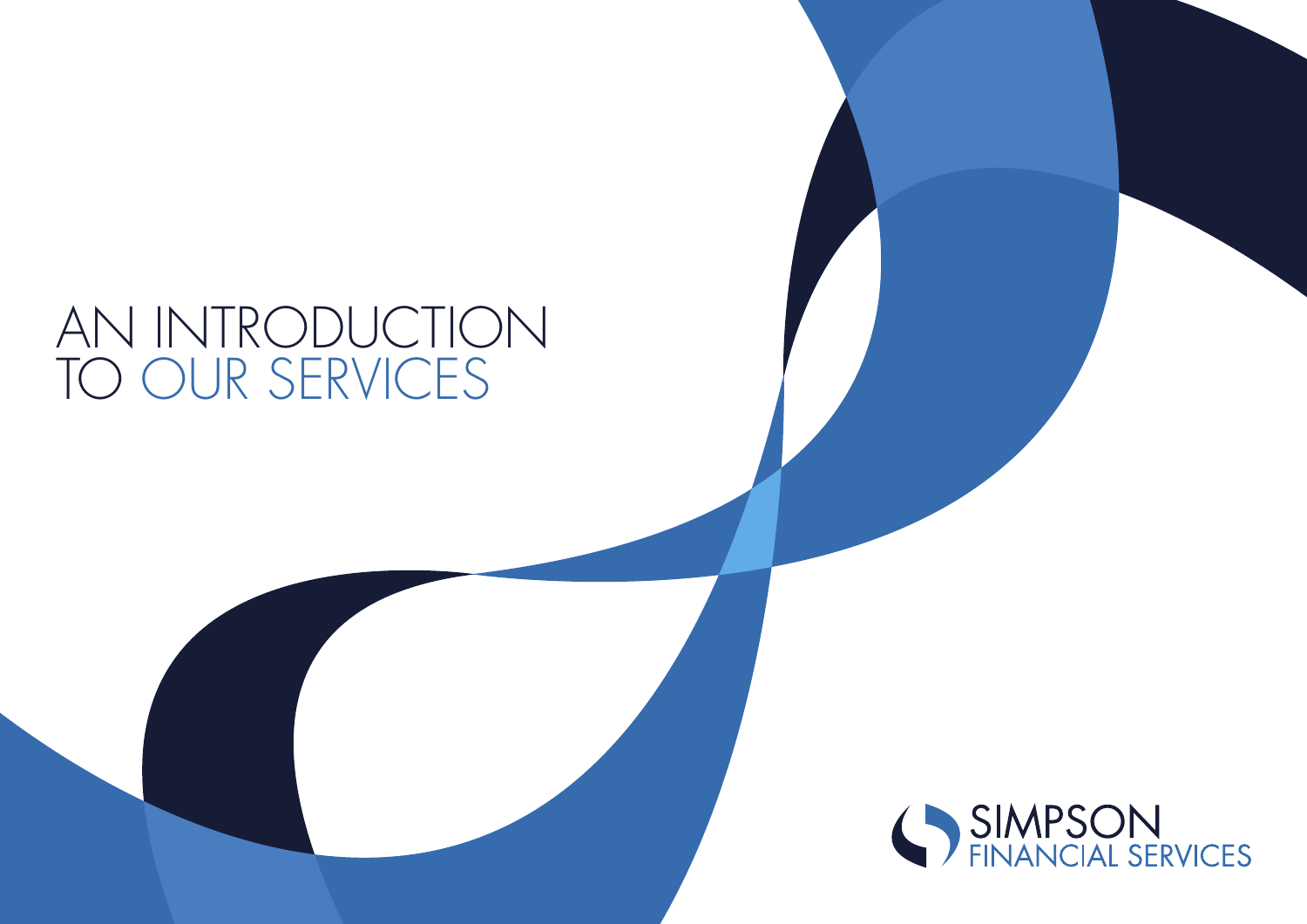# We **COME**

We pride ourselves on being a highly professional company throughout. All of our dealings are with your best interests at heart in a thoroughly transparent and honest manner.

**Rob Simpson, Managing Director**

The Financial Services Authority does not regulate Will writing services, Trust advice, Probate services and some forms of Mortgages YOUR HOME MAY BE REPOSSESSED IF YOU DO NOT KEEP UP REPAYMENTS ON YOUR MORTGAGE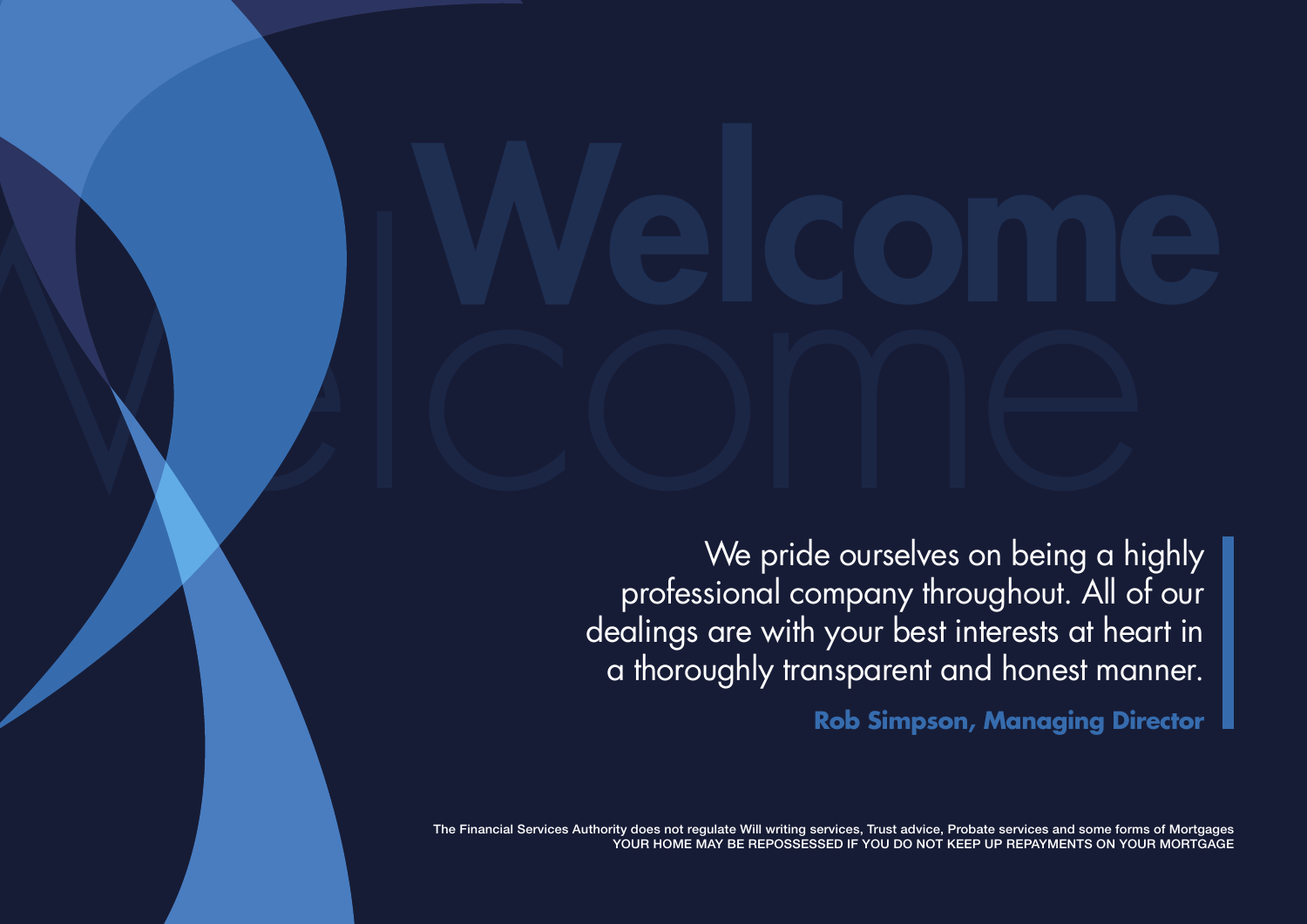Simpson Financial Services is a privately owned firm of independent financial advisors with offices in Coventry and Leamington Spa. Established in 2003, we have steadily grown to become a leading firm of expert financial planners working closely with personal and business clients throughout the UK.



Becoming a client of Simpson Financial Services means more than just sourcing the right financial products for you. It's about working closely with you to understand your financial goals, aims and ambitions. It's about regularly reviewing your financial planning to make sure everything is in place and on track and it's about helping you make the right financial decisions.

All of our dealings are with your best interests at heart and in a thoroughly transparent and honest manner. We have invested in our company infrastructure and bought into industry leading technologies to make sure that the service you receive from us is accurate, reliable, consistent and rewarding.

Our Comprehensive Financial Planning Service analyses and refines the key components of your finances to help make sure you reach you financial goals. Starting with probably the most important area of your Budgeting we then look closely at your Savings, Investments, Borrowing, Protection, Estate Preservation and Retirement Planning. We advise you on how to make sure

that your financial planning is working at its best for you.

For clients who have a more specific and focused financial objective we also offer a Select Financial Planning Service. This allows us to target our financial advice to you on your very specific financial goal and is a scaled down version of the Comprehensive Service.

We also have a suite of specialist services which are offered on a standalone basis. These include areas such as Mortgage Advice, Making a Will, Care Home Fees Planning, Probate Settlement and advice to Trustees.

### **Robert Simpson, Managing Director**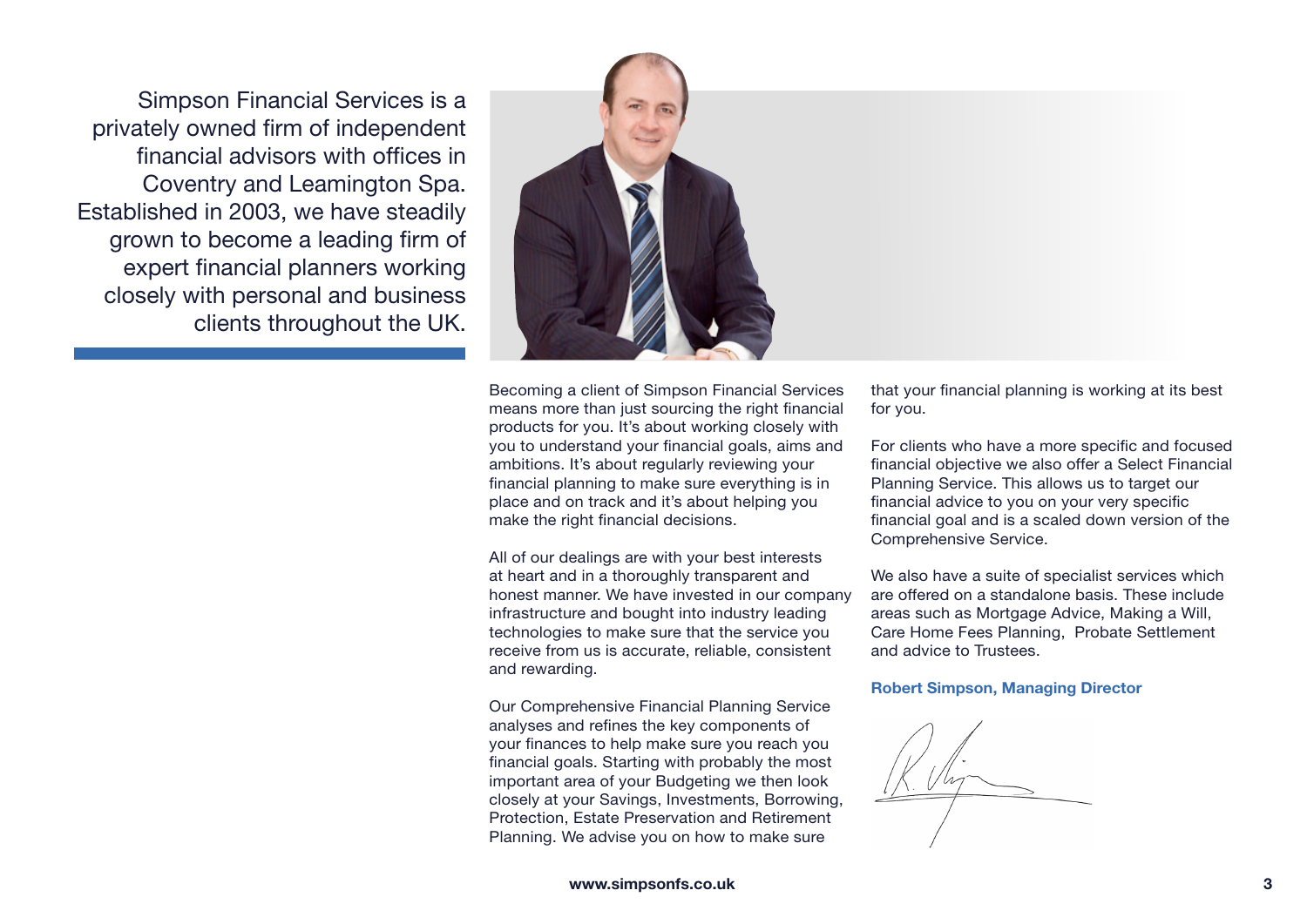# Our six stage process:

Simpson Financial Services follow a carefully designed financial planning process so that you know exactly what is happening at each stage of its six steps...



### **Stage 1 - Engagement**

Initially we need to understand what your financial goals, objectives and ambitions are. From here we will explain how we might help you, discuss the different levels of service available to you and what our likely costs for advising you will be. We will answer any questions you may have and we should then be able to decide how to proceed.



### **Stage 4 - Presenting Your Financial Plan**

For your financial plan to be successful you need to understand and commit to it. This comes from understanding our advice and recommendations. We spend time with you to present your plan, discuss the detail and answer any questions you may have. If any fine tuning needs to be done this is the time to do it.

**5**

**Recommendations**

### **Stage 3 - Research and Analysis**

When analysing your existing financial affairs we leave no stone unturned. We read all the small print, we use industry leading technology to source the most suitable products and funds, we collaborate with our colleagues who are specialists in their respective fields of finance, we consider all the tax strategies and we decide on an asset allocation that's matches your risk profile. Only then can we start drafting your financial plan which confirms our advice and may give specific recommendations to help you achieve your financial goals.



### **Stage 6 - On going Servicing and Reviews 6**

As you go through life your circumstances and lifestyle will change so it is important to make sure your financial plan adapts with you. We have a range of ongoing services and reviews which will give you the comfort and peace of mind that we are constantly monitoring your financial affairs, giving you advice when you need it and keeping you abreast of market changes which might affect you.

If we have given advice and recommendations in you financial plan that require actual changes to be made, investments to be carried out and/or policies to be bought we draw up any necessary paperwork for signing and administering. We will keep you informed of the progress of this implementation and ensure that all actions are carried out in a timely and accurate manner.

**Stage 2 - Discovery**

**2**

Here we help you establish and refine your financial goals. We also document your personal information and details of your current financial circumstances. In addition, we investigate your investment knowledge and experience along with assessing your

attitude, tolerance and capacity for investment risk.

**3**



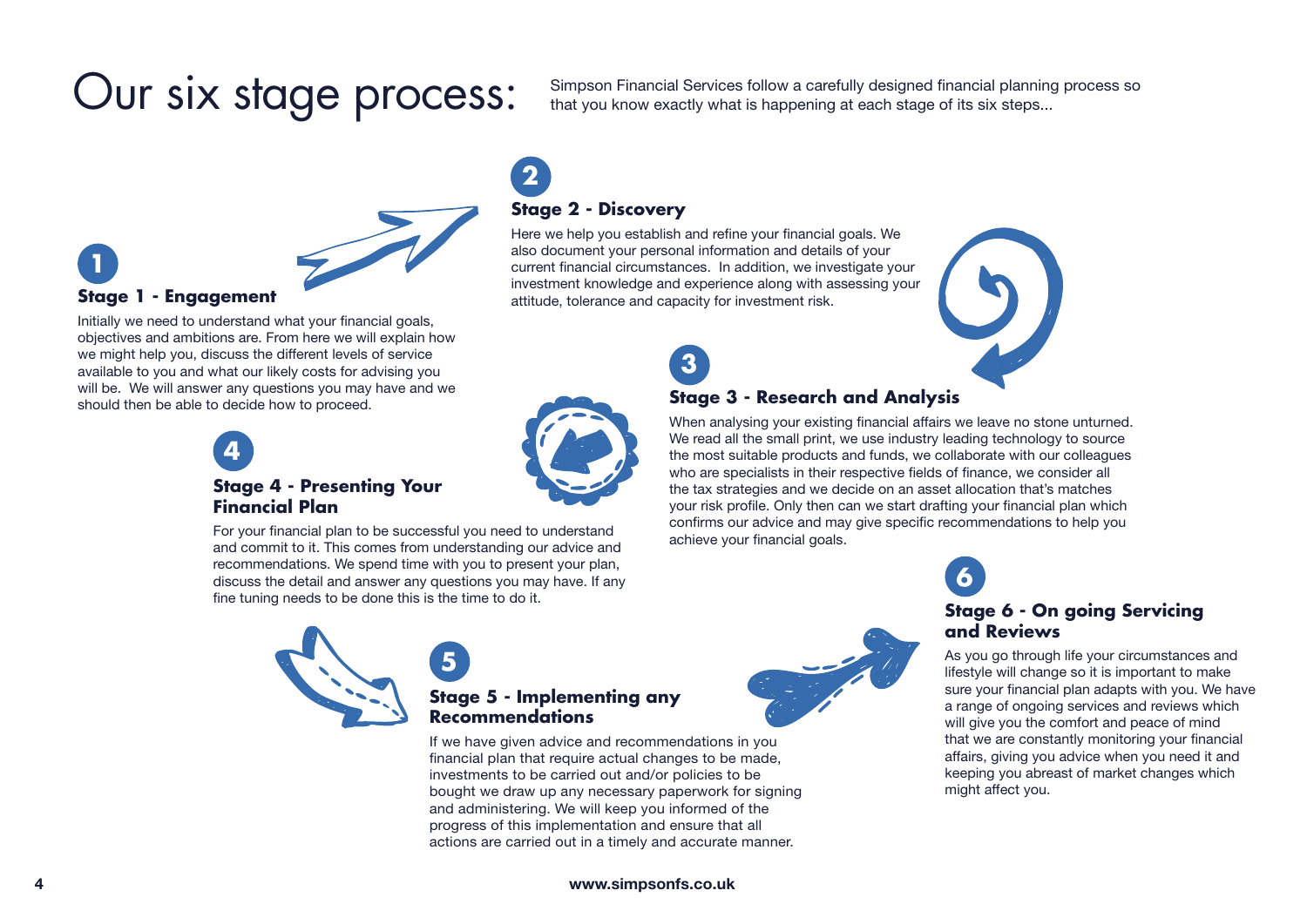How we charge

**We like to think the cost of our services are reflected in the complexity or simplicity of your circumstances and that there are no hidden surprises.**

**We do not charge for our initial meeting. The costs we incur for this are met by our marketing budget.** 

**During the initial meeting we will discuss and agree both the level of service you need and the costs involved. We will write to you to confirm what has been agreed and ask you to sign and return a Client Agreement.**

**We charge a fixed fee for the production of your bespoke financial planning report. We also charge a fixed fee for consultation on our range of specialist services.**

**If, as a result of our financial planning advice or specialist service consultation, we need to implement actual changes and/or investments and/or policies to be bought then we charge a fee to effect this.**

**Our ongoing servicing and review is also charged for based on the level of service and frequency of reviews.** 

We like to think the cost of our services is reflected in the complexity or simplicity of your circumstances and that there are zero hidden surprises.

**Robert Simpson, Managing Director**

**Barnet Barnet Barnet**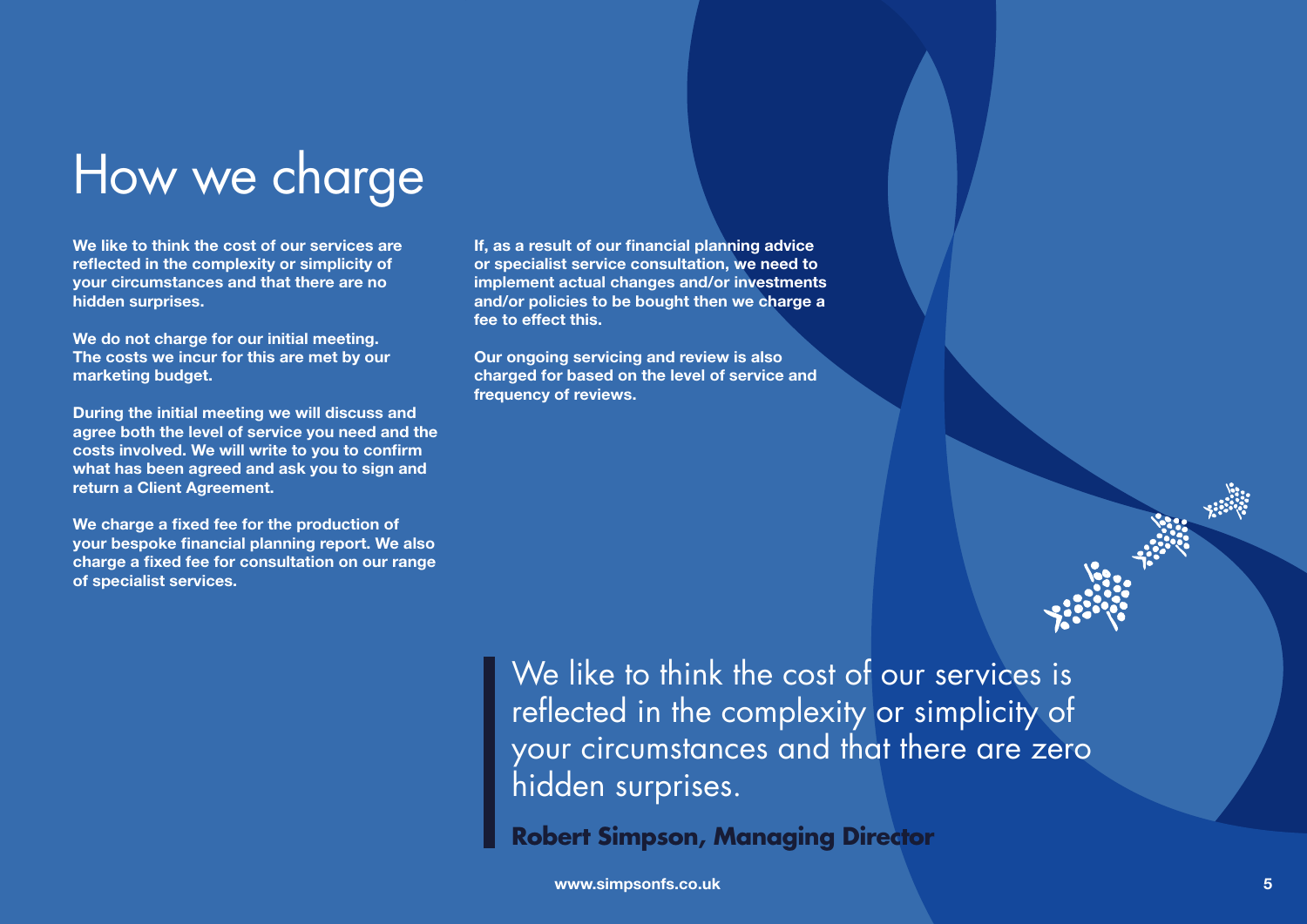# Case Studies

**Mr & Mrs J are busy working professionals with 3 children. We discussed our range our services and they chose the Comprehensive Financial Plan. We helped them identify their financial goals and objectives, gave our advice and then implemented their financial plan. Now they are funding their children's tuition fees using ISAs, they are protecting their family and Estate using life insurance and wills and are on their way to an earlier retirement using stakeholder pensions and an offset mortgage, all within budget.**



**1**

**Mr P was approaching retirement and had built up a significant portfolio of pension funds, investments and cash deposits. We spent quite some time discussing his future plans and where we could help him. He chose the Select Financial Plan and we helped him maximise his income, minimise the income tax payable and preserved his wealth of his Estate for his children and grandchildren from any Inheritance Tax. We also removed his concerns over his future financial wellbeing using a combination of Care Home Fees planning and Lasting Power of Attorneys.**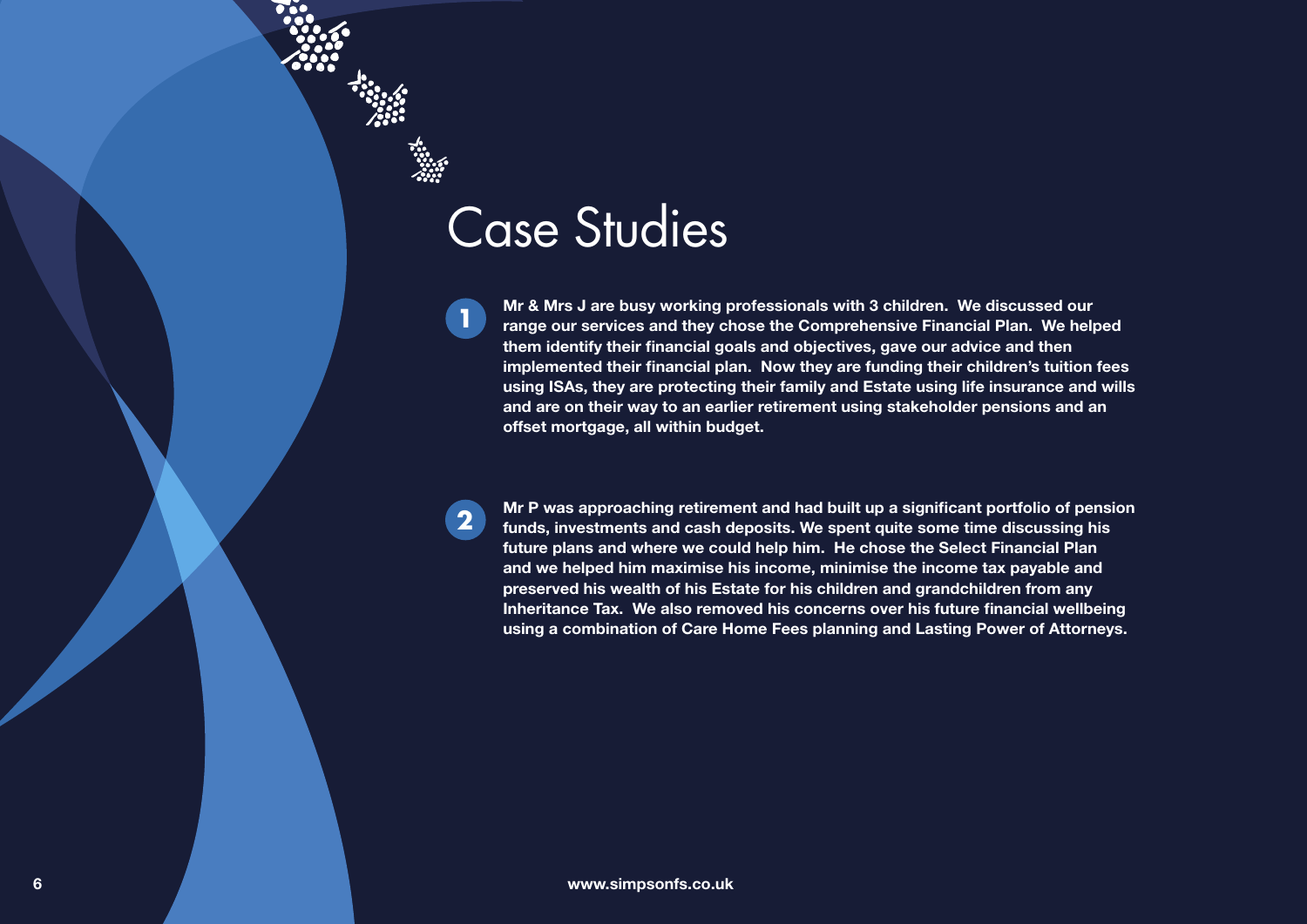As you go through life your circumstances and lifestyle will change so it is important to make sure your financial plan adapts with you.

**Robert Simpson, Managing Director**